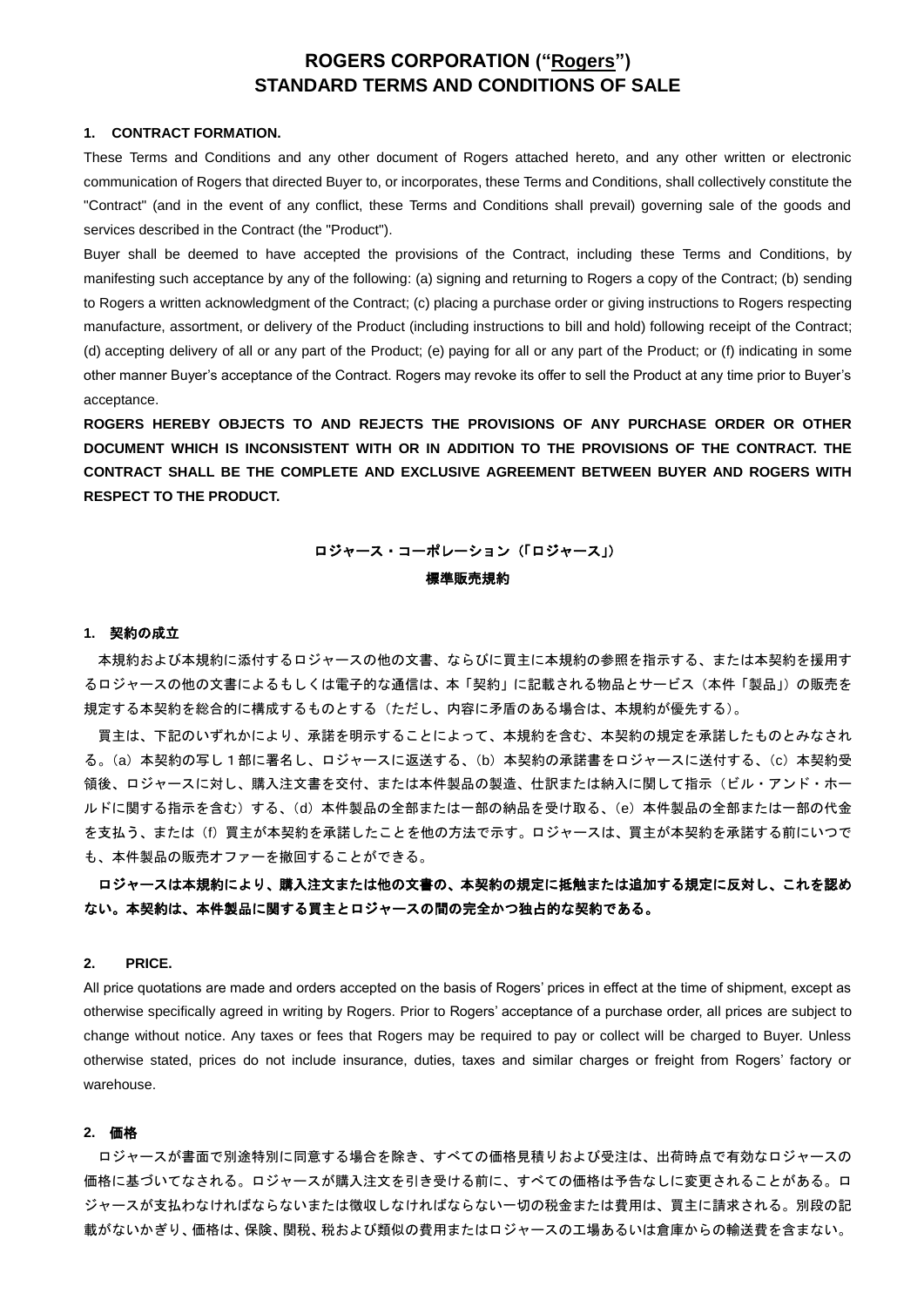#### **3. PAYMENT TERMS; TITLE.**

Terms of payment are net 30 days from the date of invoice except as otherwise stated in a written agreement signed by an authorized officer of Rogers. Past due accounts shall: (a) bear interest at the rate of one and one-half (1½) per cent per month, an 18% annual rate, or if less the maximum rate permitted by Laws and Regulations (as defined in paragraph 18), and (b) include reasonable collection costs (including legal fees and expenses) payable as incurred by Rogers.

Unless specified otherwise elsewhere in the Contract, all Product delivered to Buyer shall remain the property of Rogers, or if such retained title is not valid or enforceable under Laws and Regulations, Rogers shall have and retain a security interest and lien in and against the Product until Rogers shall have received payment in full therefor from the Buyer.

## **3.** 決済条件、所有権

ロジャースの権限を有する役員の署名が記された合意書に別段の記載がないかぎり、送り状の日付から 30 日以内の全額 払いを決済条件とする。支払期日を過ぎた場合は、(a)月利 1.5 パーセント(年利 18 パーセント)の利息を負担し(法律 および規則(第 18 項で規定)で認められる最高利率を下回るかぎり)、また(b)ロジャースが要した、支払われるべき合 理的な回収費用(訴訟費用および経費を含む)を支払うものとする。

本契約に別段の定めがないかぎり、買主に引き渡されたすべての本件製品は、引き続きロジャースの所有物とする。かか る留保所有権が法律および規則のもとで無効または法的強制力をもたない場合、ロジャースは、買主から製品代金の全額が 支払われるまで、本件製品に対し担保権および留置権を保有する。

#### **4. SHIPPING AND DELIVERY.**

Rogers shall have no responsibility to obtain or maintain insurance with respect to Product sold to Buyer, and risk of loss and all responsibility of Rogers with respect to Product shall cease when it has been delivered to the appropriate carrier for shipment to Buyer, properly addressed or with the proper bills of lading attached, whether or not freight is prepaid.

Unless specific shipping instructions are received from Buyer substantially before the shipment date, Rogers reserves the right to use its judgment in selecting the means of shipment. Additional shipping costs incurred at the request of Buyer will be charged to Buyer.

Shipping dates given by Rogers in advance of actual shipment are estimates only. Rogers may ship all Product ordered within thirty days before or after the agreed upon shipping date and, in the event Buyer does not take delivery of the all such Product within thirty days after such date, Buyer shall pay to Rogers, for each month or fraction of a month beyond the original shipping date, a charge equal to \_\_\_\_% of the purchase price of any Product still held by Rogers.

## **4.** 出荷および引渡し

ロジャースは、買主に販売される本件製品に関し、保険の取得またはそれを保持する責任を有しない。ロジャースの本件 製品に関する危険負担およびすべての責任は、輸送費が前納されるか否かを問わず、正しく宛名が記載され、または適正な 船荷証券が添付され、買主への出荷のために適切な輸送業者に引き渡された時に終了する。買主から出荷日のかなり前に明 確な船積み指示書を受けている場合を除き、ロジャースは、自らの判断によって出荷手段を選択する権利を留保する。買主 の要請により生じた追加輸送費用は、買主に請求される。

実際の出荷に先立ちロジャースより示される出荷日は、あくまでも予定日である。ロジャースは、受注したすべての本件 製品を、合意した出荷日の前後 30 日以内に出荷することができる。買主がかかるすべての本件製品を出荷日より 30 日以内 に引き取らない場合、買主はロジャースに対し、出荷日を超える 1 ヵ月または 1 ヵ月未満につき、ロジャースが引き続き保 有する本件製品の購入価格の %に相当する金額を支払うものとする。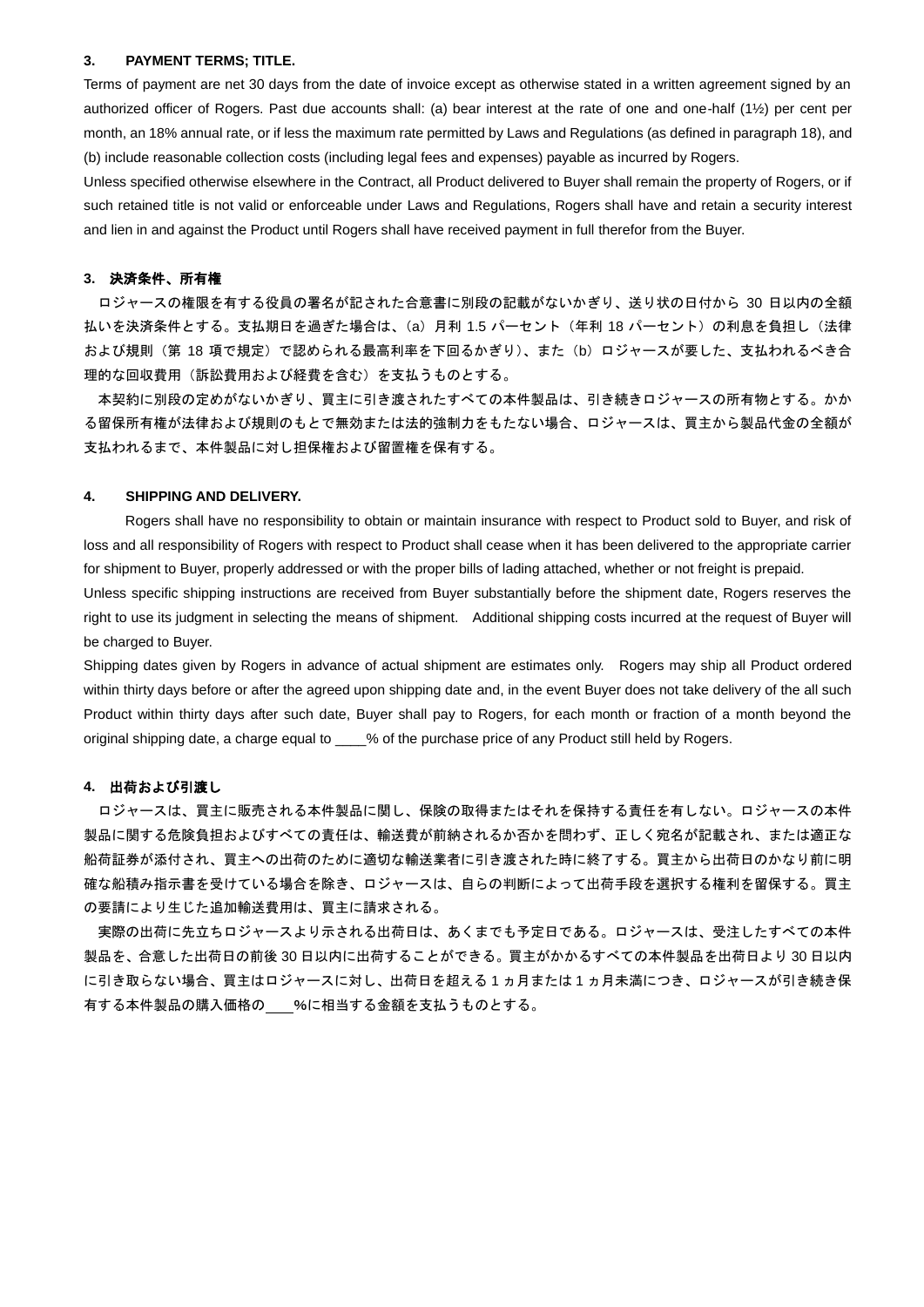#### **5. WARRANTY.**

(a) Rogers warrants that during the twelve months after delivery to Buyer, or for the shelf life of the Product specified by Rogers if such shelf life is shorter than 12 months, the Product will be substantially free from defects in materials and workmanship. Rogers will replace or repair any Product which shall prove to be materially defective, providing Buyer shall have reasonably inspected Product received and notified Rogers of any apparent defects within 30 days of receipt. At Rogers' option Buyer may be credited for the price charged for the defective product in lieu of replacement or repair. This warranty is for the benefit of, and must be exercised directly by, Buyer only, and shall not convey any rights whatsoever to any third party. Rogers makes no warranty with respect to, and shall not be liable for, any defects that are caused by the processing of Product after delivery to Buyer, by the integration of Product into or with other products, or any other actions taken or caused by Buyer or its customers. **ROGERS MAKES NO OTHER WARRANTY, EXPRESS OR IMPLIED, AND DISCLAIMS THE EXISTENCE OF ANY OTHER WARRANTY WHETHER OF MERCHANTABILITY, FITNESS FOR A PARTICULAR PURPOSE, OR OTHERWISE. EXCEPT AS OTHERWISE PROVIDED BY LAWS AND REGULATIONS, ROGERS SHALL NOT IN ANY EVENT BE LIABLE TO BUYER FOR DAMAGES RESULTING FROM THE SALE TO BUYER, RESALE BY BUYER OR USE OF ANY PRODUCT IN ANY AMOUNT GREATER THAN THE PURCHASE PRICE RECEIVED BY ROGERS FOR SUCH PRODUCT.**

(b) Product delivered by Rogers shall not be considered defective if it is in accordance with specifications or drawings agreed upon in writing between Rogers and Buyer, or in the absence of any such written agreement, with Rogers' internal specifications ("Specifications"). No allowance will be granted for any repairs made by Buyer without written consent of Rogers.

(c) Rogers shall not, in any event, be liable for any consequential, incidental or special damages, punitive damages, or costs or expenses in the event of any breach of warranty or in the event of any default in any term herein or in the event of any loss, damage, injury or cost resulting from or arising out of or in respect of any Product.

(d) Except as Rogers may otherwise agree in a separate writing signed by an authorized officer, Rogers makes no representations or warranties, express or implied, regarding compliance (including, without limitation, notification and/or registration) in the manufacture, distribution in commerce, processing, use, or disposal of any Product, or the constituent substances thereof, with Laws and Regulations governing toxic materials .

#### **5.** 保証

(a) ロジャースは、納品後12ヶ月内, またはロジャスが規定した有効期間が12ヶ月より短いならこの期間内で、本品 が素材と製造技術の面で十分に瑕疵がないことを保証する。買主が、受領した本件製品を十分に検査し、明らかな瑕疵があ れば、本件製品を受領した日より 30 日以内にロジャースに通知することを条件として、ロジャースは、著しい瑕疵のある ことが判明したいかなる本件製品も交換あるいは修理する。ロジャースの選択により、交換または修理に代わり、欠陥製品 の代金を差し引くことができるものとする。本保証は、買主のみを対象とするものであり、買主によってのみ直接的に行使 されるものとし、第三者に対していかなる権利も付与するものではない。買主が納品後製品に対したプロセッシングとかほ かの製品とのインテグレーションとか又は買主とそれの顧客のアクションのため 引き起こした瑕疵においては、ロジャスと してどんな保証もしないとともにどんな責任も持っていないことにする。明示または黙示にその他の保証をなさず、また商 品性または特定の目的のための本件製品の適合性もしくはその他に関するものであれ、その他の保証を拒絶する。法律およ び規則に別段の定めがある場合を除き、いかなる場合も、ロジャースは買主に対し、買主への販売、買主による再販売また は本件製品の使用に起因する損害について、ロジャースが受領した当該本件製品の購入価格以上の金額の責任を負わないも のとする。

(b) ロジャースが納入する本件製品は、ロジャースと買主が相互に書面で合意した仕様書または図面、またはそうした書 面による合意が無い場合は、ロジャースの社内仕様(「仕様」)に準拠していれば、欠陥製品とはみなされない。買主が行う 修理については、ロジャースの書面による同意がなければ、費用は支払われない。

(c)ロジャースは、いかなる場合も、間接的損害、付随的損害または特別損害、懲罰的損害賠償、保証の違反における費用、 本契約の条項の不履行または本件製品に起因する、もしくはそれによって生じるまたはそれにかかわる損失、損害、被害ま たは費用に対し、責任を負わないものとする。

(d)権限を有する役員の署名が記された別途文書で別段の合意がある場合を除き、ロジャースは、本件製品またはその構 成物の製造、商業的流通、加工、使用または処分における毒性物質の規制に関する法律、および規則の遵守(通知および/ または登録を含むがこれらに限られない)について、明示または黙示に、いかなる表明または保証も行わない。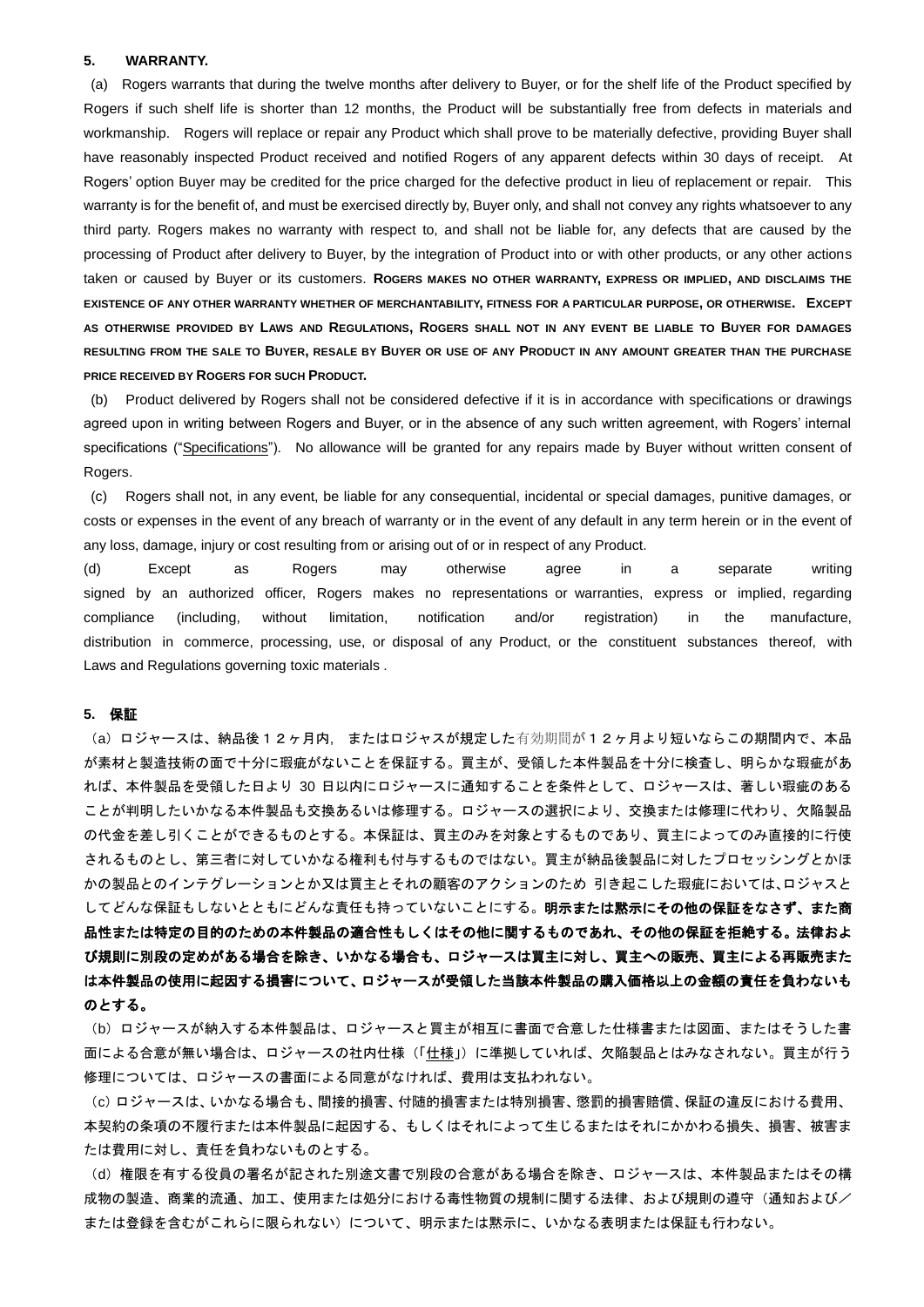#### **6. CLAIMS AND RETURNS.**

No Product will be accepted for credit by Rogers if it is substantially in accordance with the Specifications.

All claims for shortages, non-conforming Product or poor quality must be made in writing within 30 days of receipt.

No return shall be shipped to Rogers except after securing written instructions from Rogers. Rogers shall have the sole right to determine whether returned articles or parts shall be repaired or replaced. Rogers agrees to assume roundtrip transportation costs for defective or nonconforming articles or parts in an amount not to exceed normal truck common carrier shipping charges within Japan, provided, however, that if Rogers' inspection discloses that the returned article or part does not require repair or replacement, Rogers' usual charges will apply and Buyer shall assume roundtrip shipping charges.

Damage incurred at Buyer's location such as in the process of inspection, handling, and repackaging shall be the sole responsibility of Buyer.

#### **6.** クレームおよび返品

ロジャースは、いかなる本件製品についても、仕様書に十分準拠していれば、返品を受け、代金を差し引くことはない。 本件製品の不足、非適合または品質不良に関するすべてのクレームは、製品受領後 30 日以内に書面でなされなければなら ない。いかなる本件製品も、ロジャースより書面で指示を受けた後でなければ、ロジャースに返品してはならない。ロジャ ースは、返品された製品または部品の修理あるいは交換を決定する単独の権利を持つ。ロジャースは、日本国内の通常トラ ックによる一般輸送業者の輸送費を超えない範囲で、欠陥または非適合製品、あるいは部品の往復輸送費を負担することに 同意する。だたし、ロジャースの検査によって、返品製品または部品の修理あるいは交換の必要がないことが判明した場合、 ロジャースの通常料金が適用され、買主は往復輸送費を負担するものとする。買主の住所で発生した、検査、取り扱いおよ び包装過程における損害は、買主の単独の責任とする。

## **7. LIABILITY FOR LOSS, DAMAGE, OR DELAY.**

Rogers shall not be liable for any loss or damage suffered by Buyer resulting directly or indirectly from, or through, or arising out of any delay in filling an order or in shipment or delivery of any Product, or resulting directly or indirectly from or through delay arising out of any of the following: fire, flood, strike, epidemic, accident, civil commotion, riot or war, shortage of labor, fuel, materials or supplies, regulations, priorities, orders or embargoes imposed by any civil or military government; or any other cause or causes (whether or not similar to the foregoing) beyond the reasonable control of Rogers.

## **7.** 損失、損害または遅延に対する賠償責任

ロジャースは、買主の被った損失または損害が、本件製品の注文遂行、出荷あるいは納入の遅延の結果として直接的また は間接的、またはそれらを通じて発生もしくはそれらから生じた場合、または次の事由、すなわち、火災、洪水、ストライ キ、流行病、事故、市民騒擾、暴動または戦争、または労働力、燃料、材料もしくは物資の不足、または文民あるいは軍事 政府による規制、優先事項、指令もしくは通商禁止、あるいはロジャースの合理的な支配がおよばないその他の事由(前述 の事由と類似かどうかを問わない)により生じた遅延の結果として直接または間接またはそれらを通じて発生した場合、そ れらに対して責任を負わないものとする。

## **8. ADVICE AND OTHER SERVICES.**

Buyer agrees that Rogers will not have control over the design, testing or labeling of any product produced using Rogers' Products, and that Buyer is not relying on any representation or statement made by, or on behalf of, Rogers with respect to the suitability of any Product for any purpose, or on any advice, recommendation or information obtained from Rogers' product literature or websites, including any design aid or other service made available by Rogers. Buyer has tested and investigated the Products enough to form an independent judgment concerning their suitability of the use, conversion or processing intended by Buyer and will not make, and hereby waives, any claim against Rogers based on Rogers' advice, statements, information, services or recommendations.

## **8.** 助言およびその他のサービス

買主は、ロジャース製品を利用して生産した製品のデザイン、試験またはラベリングをロジャースが統制しないこと、い かなる目的のための本件製品の適合性についてもロジャースによりまたはロジャースのためになされた一切の事実表示や記 述に依存しないこと、またはロジャースより得られた一切のデザイン支援またはその他のサービスを含む、ロジャースの製 品カタログまたはウェブサイトから得た一切のアドバイス、提案または情報に依存しないことに同意する。買主は、買主が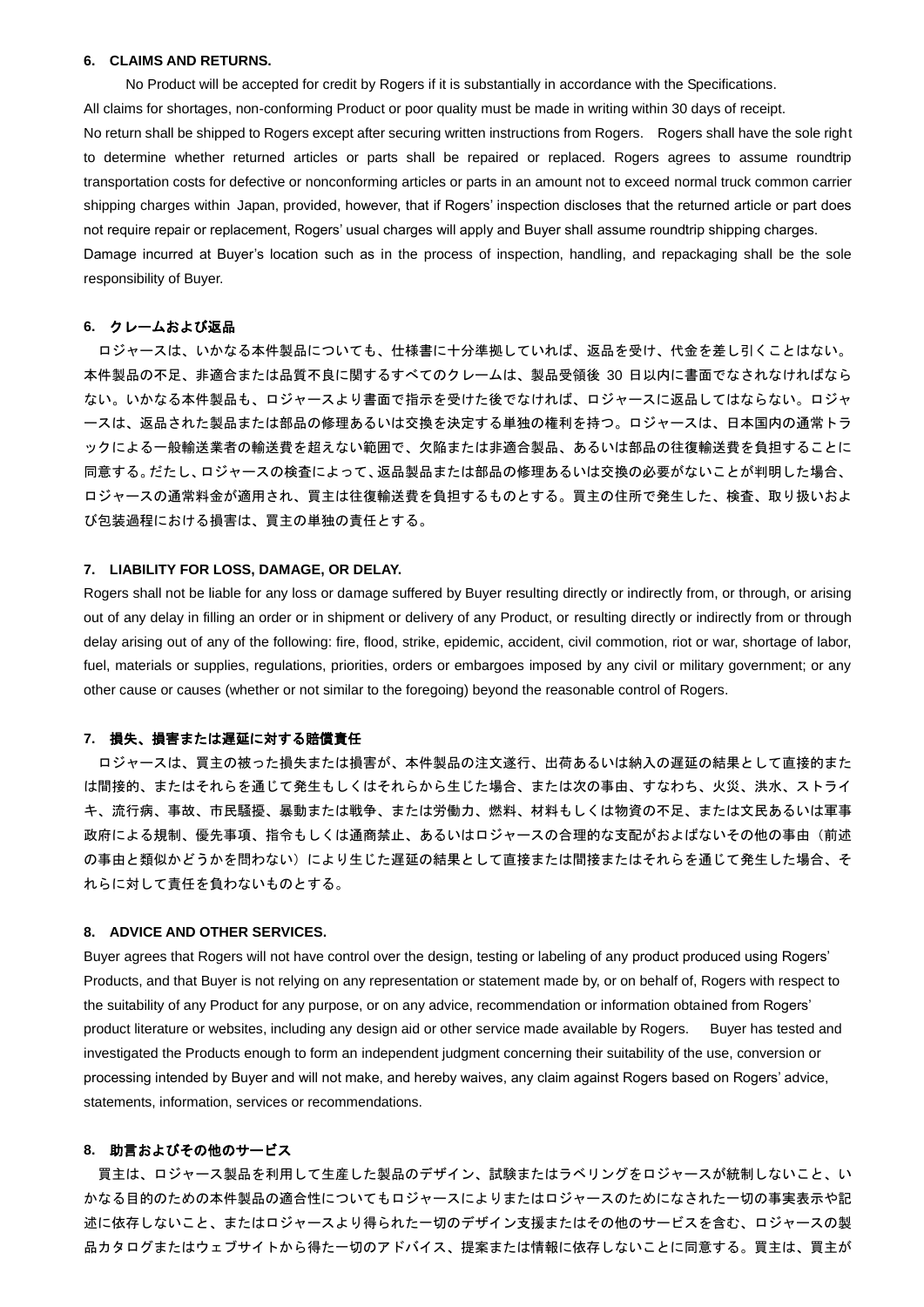意図する用途または加工の適合性に関し、独自の判断を形成するに十分な試験と吟味を本件製品について行っており、ロジ ャースの助言、記述、情報、サービスまたは提案を原因とするいかなるクレームもロジャースに対し申し立てず、本項をも ってその権利を放棄する。

#### **9. CANCELLATION, ALTERATION OR DELAY REQUESTED BY BUYER.**

Requests by Buyer to cancel or alter an order or to temporarily or permanently stop work or delivery must be made in writing, and any purported acceptance by Rogers of any such request must be evidenced by the manual signature of an authorized officer of Rogers in order to be enforceable against Rogers. Rogers reserves the right to accept or refuse any such request and to set additional charges and other conditions under which a request is granted. Any such additional charges will be due and payable 30 days after notification of Buyer by Rogers.

All Products, parts or materials ordered or held by Rogers at Buyer's request shall be at the risk and expense of Buyer. Rogers, at its option, may invoice Buyer for all costs and expenses resulting from such a request. Such invoices shall be due and payable 30 days from issuance.

## **9.** 買主の要請による取消し、変更または延期

買主による注文取消しまたは変更もしくは一時的または恒久的な作業もしくは納入の中止の要請は、書面でなされなけれ ばならない。そうした要請をロジャースが承諾したという主張は、ロジャースの権限ある役員の手書きの署名によって証明 されなければ、ロジャースに対して強制できない。ロジャースは、かかる要請に対する諾否権および追加費用ならびに要請 を認めるその他の条件を設定する権利を留保する。かかる追加費用の支払い期限は、ロジャースが買主に通知後 30 日とす る。

買主の要請によりロジャースが発注または保有するすべての本件製品、部品または材料は、買主のリスクおよび費用負担 とする。ロジャースは、自己の選択により、当該要請の結果として生じる費用を買主に請求することができる。かかる請求 に対する支払い期限は、請求書の日付から 30 日とする。

## **10. TOOLS, DIES, DESIGNS, DRAWINGS, JIGS, AND FIXTURES.**

Rogers shall retain ownership, possession and control of all tools, dies, designs, drawings, Specifications, jigs, and fixtures prepared for the manufacture of Product subject to any order except where other written arrangements are specifically made between Rogers and Buyer. Rogers shall not be responsible for problems resulting from errors in artwork, drawings, and/or Specifications supplied by Buyer.

## **10.** 工具、金型、デザイン、図面、治具および備品

ロジャースは、ロジャースと買主との間で書面により別途特に取決めがなされている場合を除き、注文に従って本製品を 製造するために準備するすべての工具、金型、デザイン、図面、仕様書、冶具および備品の所有権および支配権を保有する。 ロジャースは、買主が提供するアートワーク、図面および/または仕様書の誤りに起因する問題に対して責任を負わない。

#### **11. QUANTITIES.**

Rogers reserves the right to over-ship or under-ship any order by any amount not to exceed five (5) percent of the amount ordered, payment to be based on the actual amount of Product shipped. In the event that Rogers has quoted Buyer a price based on purchase of a minimum number of units within a given time frame and Buyer fails to take delivery of such minimum within that time frame, Buyer shall pay to Rogers on demand the difference between the quoted price and the price that would otherwise apply to the Product in question as determined by Rogers. In the event Rogers agrees to manufacture and hold in inventory Product sufficient to meet Buyer's forecasted demand, Buyer shall be obligated to purchase the same.

#### **11.** 数量

ロジャースは、受注量の 5 パーセントを超えない範囲で超過出荷または不足出荷を行う権利を留保し、この場合、支払い は、本製品の実出荷量に基づく。決められた期間内の最小購入数量をもとに、ロジャースが買主に価格を見積もり、買主が その期間内にかかる最小購入数量を引き取らない場合、要求に応じて、買主はロジャースに対し、かかる見積価格とさもな ければロジャースが決定し、問題の製品に適用されたであろう価格との差額を支払うものとする。ロジャースが、買主の需 要見込みに見合う十分な数量の本件製品を製造し、在庫として保有することに同意する場合、買主は同数量を購入する義務 を負うものとする。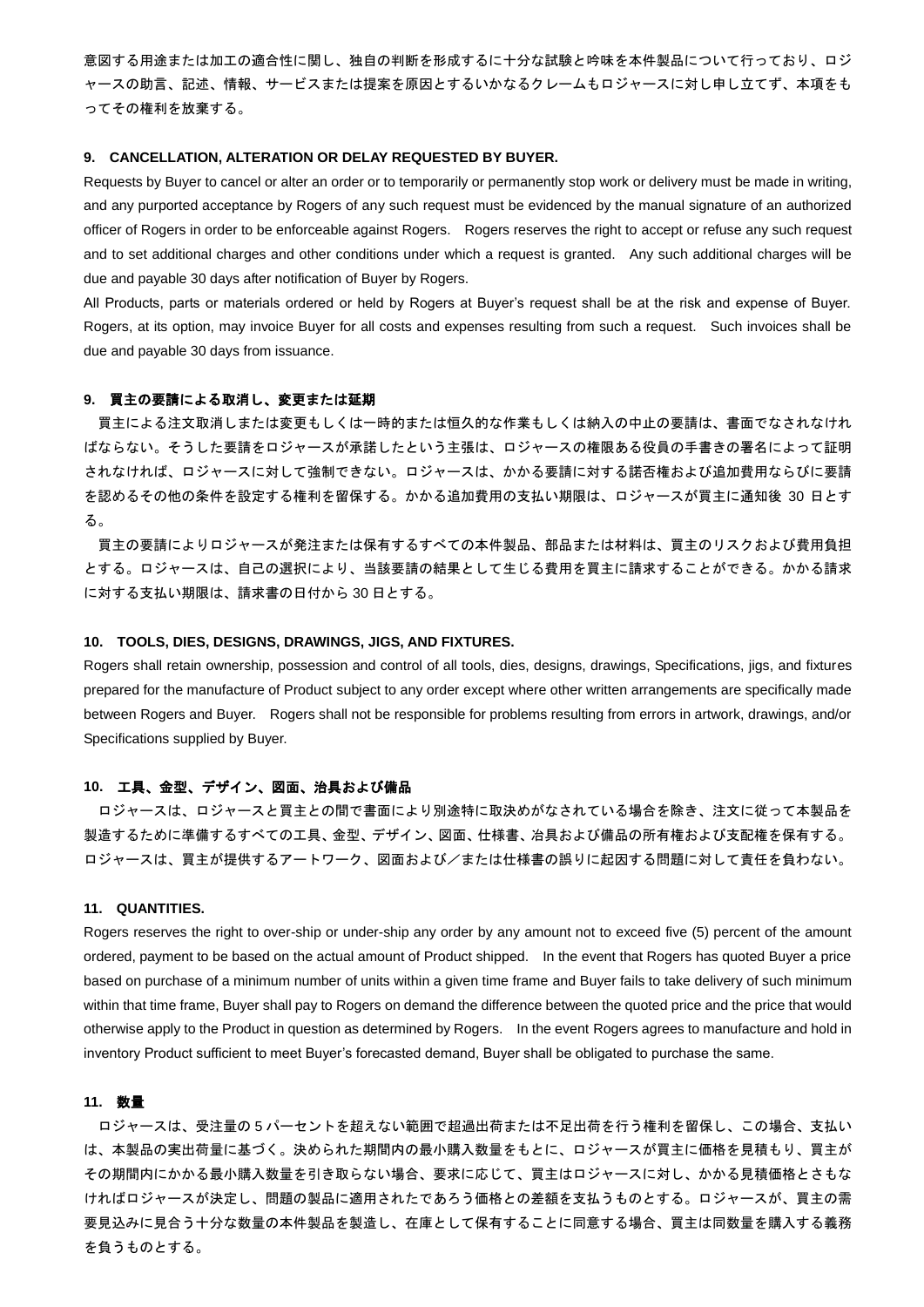#### **12. PATENTS, TRADEMARKS, AND COPYRIGHTS.**

Rogers shall indemnify Buyer for damages for infringement of patents, trademarks or copyrights relating to Product sold hereunder which are solely the products of Rogers' design, and Buyer shall so indemnify Rogers for products that are solely of Buyers' design. Neither party shall be liable to indemnify the other unless the party seeking indemnification is determined by a court of competent jurisdiction to be liable for infringement as aforesaid. No indemnity shall apply to liability resulting from the manner of use of the Product by Buyer or others or from combining the Product with any other items. Each party shall give the other reasonable notice of any claim or infringement to which this indemnity applies and offer to allow the other to defend any suit resulting therefrom; otherwise, the party to whom notice of infringement is given shall not be liable, directly or indirectly, for any damages from such infringement. Anything herein to the contrary notwithstanding, any claim for indemnification shall be subject to the limitations set forth in the last sentence of subparagraph 5(a) and in subparagraph 5(c).

## **12.** 特許権、商標権および著作権

 ロジャースは、専らロジャースの設計による、本契約のもとに販売された本件製品に関する特許権、商標権または著作権 の侵害による損害について買主を補償し、また、買主は、専ら買主の設計による製品についてロジャースを補償する。いず れの当事者も、補償を求める当事者が正当な管轄権を有する裁判所によって前述の侵害に対し責任を有すると判断されなけ れば、他方の当事者を補償する義務を負わない。補償は、買主または第三者による本件製品の使用方法に起因する責任また は本件製品を他の製品と組み合わせることによって生じる責任には適用されない。各当事者は、補償が適用されるクレーム または侵害について他方当事者に合理的な通知を行い、他方当事者がそれらに起因する訴訟を防御できるようにするものと する。さもなければ、侵害の通知を受ける当事者は、直接または間接に、かかる侵害による損害に対して責任を負わないも のとする。本契約のこれと抵触する定めにもかかわらず、いかなる補償請求も第5項(a)の最終文および第5項(c)に定 めた制限を受けるものとする。

#### **13. SUSPENSION OF PERFORMANCE.**

If Buyer makes an assignment for the benefit of creditors, or a petition shall be filed by or against Buyer under any bankruptcy or insolvency Laws and Regulations, or if Buyer admits its inability to pay its debts as they come due, or if Buyer is involved in any proceeding to liquidate its assets, or if Rogers has reasonable grounds for insecurity as to due performance by Buyer, then Rogers' obligation to perform hereunder shall immediately cease, unless Rogers thereafter otherwise agrees in writing with Buyer or Buyer's representative. Charges to Buyer shall be governed by the provisions of Paragraph 9.

## **13.** 履行停止

買主が、破産または支払い不能に関する法律および規則に基づき、債権者のために譲渡を行いまたは申し立てが買主によ ってあるいは買主に対してなされた場合、もしくは買主が期日までに債務の返済ができないことを認めた場合、または買主 が資産の整理手続きにかかわっている場合、もしくはロジャースが買主の正当な履行に不安を抱く合理的な根拠を持つ場合、 本契約に基づくロジャースの履行義務は、以後ロジャースが買主または買主の代理人と別途書面により合意しないときは、 ただちに終了する。買主に対する請求費用については、第 9 項の規定が適用されるものとする。

#### **14. REPRODUCTION RIGHTS, NONDISCLOSURE.**

Drawings, Specifications, reports, photographs, materials, information and other data of Rogers relating to this order and all proprietary rights and interests therein and the subject matter thereof ("Proprietary Information") shall remain the property of Rogers (which term, for purposes of this paragraph only, shall include any and all affiliates of Rogers). Buyer agrees that it will not, without the prior written consent of Rogers evidenced by the manual signature of an authorized officer of Rogers: (i) use Proprietary Information for the production or procurement of Product covered by this order or any similar product from any other source, (ii) reproduce or otherwise appropriate Proprietary Information, or (iii) disclose Proprietary Information or make it available to any unauthorized third party, in each case without obtaining Rogers' prior written consent evidenced by the manual signature of an authorized officer of Rogers. Buyer shall cause its employees, agents and others having access to Proprietary Information to be aware of, and to abide by, the terms of this paragraph.

The parties acknowledge that damages at law may be an inadequate remedy for the breach or threatened breach by this paragraph 14, and that in the event of such a breach or threatened breach Rogers' rights hereunder may be enforced by injunction or other equitable remedy in addition to and not in lieu of its rights to damages at law.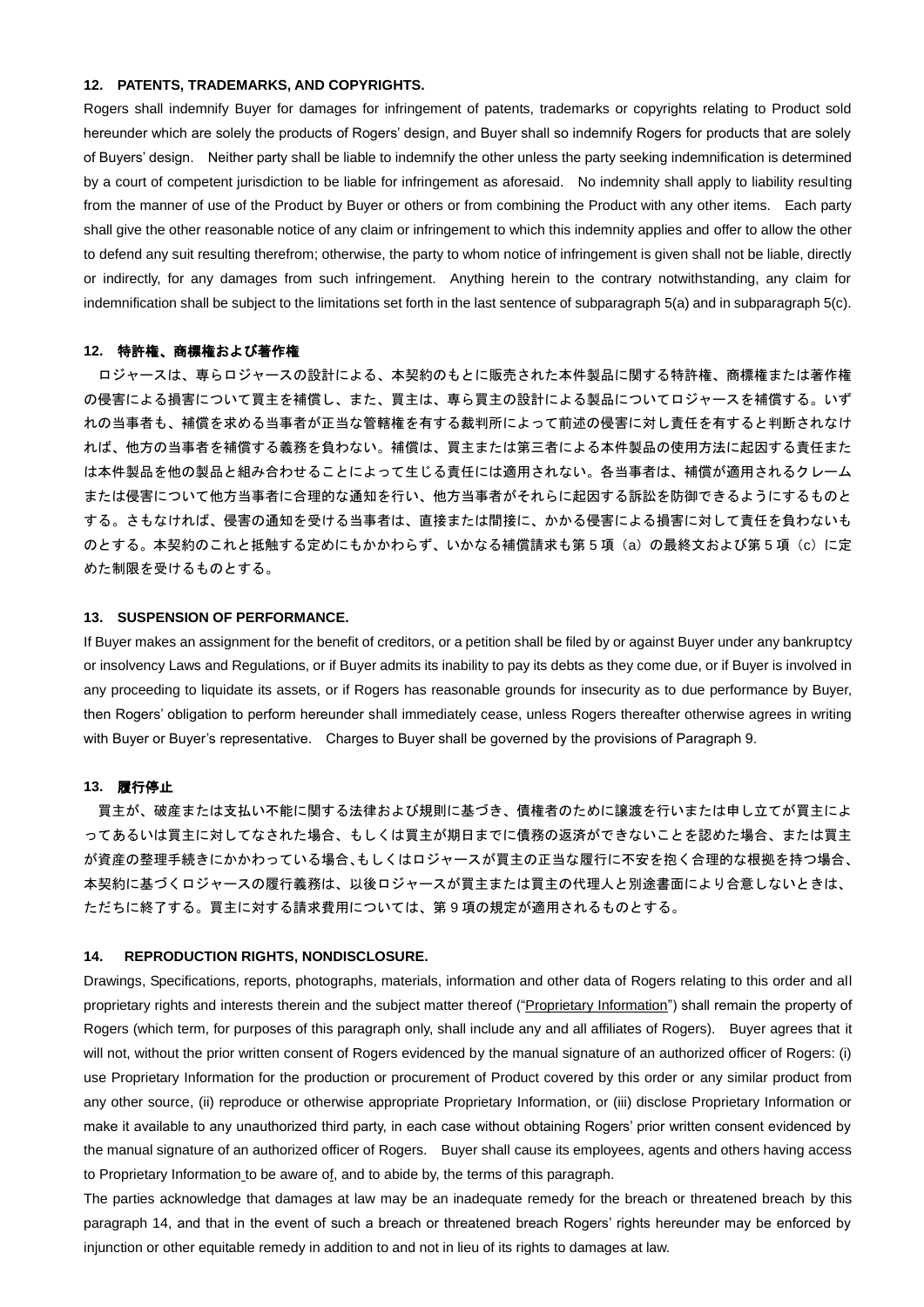## **14.** 複製権、開示禁止

本注文に関するロジャースの図面、仕様書、報告書、写真、材料、情報およびその他のデータ、それらにおけるすべての 財産上の権利、およびそれらの対象物(「専有情報」)は、引き続きロジャースの財産とする(本項においてのみ、ロジャー スとはロジャースのあらゆる関連会社を含むものとする)。買主は、ロジャースの権限ある役員の手書きの署名によって証明 されるロジャースの事前の書面による同意なしに、以下を行わないことに同意する。(i)本注文がカバーする本件製品また は他社の類似製品の生産もしくは調達のために専有情報を利用する、(ii)専有情報を複製または別な方法で盗用する、また は(iii)ロジャースの権限ある役員の手書きの署名によって証明されるロジャースの事前の書面による同意なしに、専有情 報を開示または権限のない第三者に利用させる。買主は、その従業員、代理人および専有情報にアクセスできる第三者に、 本項の条件を知らしめまた遵守させるもとする。

両当事者は、コモン・ロー上の損害賠償が本第 14 項による違反または違反の恐れに対して十分な救済でないことを認め、 そうした違反または違反の恐れが生じた場合、本契約によるロジャースの権利は、コモン・ロー上の損害賠償請求権に加え て(代わってではなく)、差止命令またはその他のエクイティ上の救済手段により行使されることを認める。

## **15. CONFLICTING TERMS.**

These terms and conditions, along with the Specifications, constitute the entire agreement between the parties with regard to the subject matter hereof, and supersede all oral or written agreements and understandings with respect thereto. No terms in addition to or that conflict with these terms and conditions or the Specifications that are contained in any document produced by Buyer shall be binding upon Rogers unless agreed to in a document bearing the manual signature of an authorized officer of Rogers. If a purchase order, acceptance, confirmation or other communication from Buyer includes any term or condition contrary to, or in addition to, the terms and conditions stated herein or in the Specifications, Buyer's acceptance of the Product and services which are the subject hereof shall constitute Buyer's complete and unconditional assent to the terms hereof unless Buyer clearly instructs Rogers in writing, prior to acceptance of the Product, to cancel the order. Buyer's communication of contrary or additional terms and conditions following acceptance of the Product shall be construed as an offer to supplement and/or amend Rogers' terms and conditions. Such offer shall be deemed rejected unless accepted by Rogers in a document bearing the manual signature of an authorized officer of Rogers.

#### **15.** 抵触する条項

 本規約は、仕様書とともに、当事者間の本契約の主題に関する完全な合意を定めたものであり、これに関するすべての口 頭または書面による合意および了解事項に優先する。買主が作成する文書に記載される、本規約または仕様書に追加または 抵触する条項は、ロジャースの権限ある役員の手書きで署名された文書による同意がなければ、ロジャースに対して拘束力 を持たない。買主からの購入注文、承諾、確認またはその他の交信が、本契約または仕様書に明示する条項に反するもしく は追加する条項を含む場合も、買主が本契約の主題である本件商品およびサービスを受領した場合、買主が本件製品を受領 する前に注文の取消しをロジャースに明確に通達しなければ、買主は本契約の条項に完全かつ無条件に同意したことになる。 買主が、本件製品受領後、矛盾するまたは追加する条項を連絡する場合は、ロジャースの条項の補足および/または修正の 申し出と解釈されるものとする。そうした申し出は、ロジャースの権限ある役員の手書きで署名された文書によってロジャ ースが承諾しないかぎり、拒否されたものとみなされる。

## **16. ELECTRONIC TRANSACTIONS.**

Buyer and Rogers agree to conduct the transactions governed by these terms and conditions by electronic means except as to matters where a manual signature of an authorized Rogers Employee is required hereby or as to matters which would increase Rogers' liability hereunder, in which case an amendment or waiver complying with the terms of paragraph 19 bearing the manual signature of an Authorized Rogers Employee shall be required.

#### **16.** 電子業務処理

買主およびロジャースは、本規約に準拠する業務を電子的手段によって遂行することに合意する。ただし本契約によりロ ジャスの権限がある役員の署名が求められる場合は除外するとともに、本契約によるロジャスの責任を増加させる場合は必 ずロジャスの権限がある役員の署名をしてもらってから第 19 項に基づいて修正または権利を放棄しなければならない。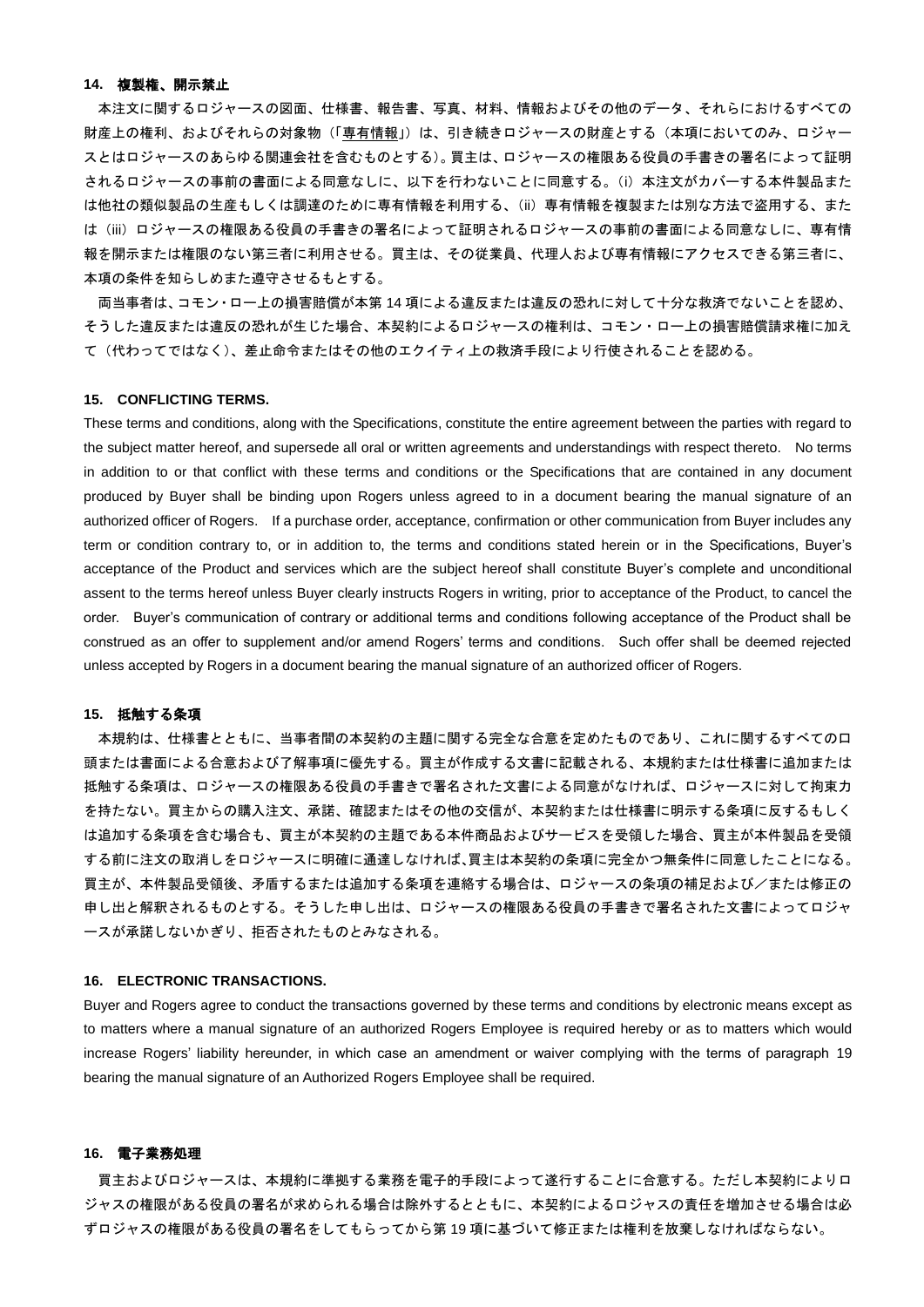## **17. REMEDIES.**

In the event of any default by Buyer under the Contract, Rogers may, in addition to any other rights and remedies under Laws and Regulations, exercise any one or more of the following rights and remedies, which are intended to be cumulative and not mutually exclusive: (i) cancel any sale which is part of the Contract (including any warranty); (ii) defer any shipment under the Contract; (iii) declare immediately due and payable all outstanding invoices under this or any other Contract; (iv) immediately repossess all or any part of the Product in transit or in the custody or control of Buyer pursuant to this or any other Contract, at the sole risk and expense of Buyer; (v) finish all or any portion of its performance under the Contract and charge Buyer up to the full Contract price, and (vi) re-sell all or any part of the Product covered by this or any other contract, or any materials supplied for the Contract, at public or private sale, with Buyer responsible for all losses and expenses incurred in such sale.

#### **17.** 救済

買主に本契約上の不履行があった場合、ロジャースは、法律および規則に基づくその他の権利および救済手段に加えて、 以下のいずれか一つ以上の権利および救済手段を行使できるものとする(以下は、重複的であることを意図し、相互に唯一 のものであることを意図しない)。(i)本契約(保証を含む)の一部である販売の取り消し、(ii)本契約による出荷の延期、 (iii)本契約またはその他の契約に基づく未払い請求に対する即時支払い義務の宣言、(iv)本契約またはその他の契約に基 づく輸送中または買主が保管もしくは管理する本件製品の全部または一部の、買主単独のリスクおよび費用負担による、即 時回収、(v)本契約に基づくロジャースの全部または一部の履行の終了および買主に対する全契約価格を限度とする請求、 および(vi)本契約またはその他の契約の対象となる本件製品の全部または一部もしくは本契約のために供給された材料の、 公的または私的再販売。ただし、そうした販売で発生するすべての損失および費用は買主の負担とする。

## **18. GOVERNING LAW AND DISPUTE RESOLUTION.**

These terms and conditions shall be construed and settled exclusively in accordance with Japan applicable local laws, regulations, governmental and other governing rules ("Laws and Regulations"), without regard to its conflicts of laws principles. The United Nations Convention on Contracts for the International Sale of Goods ("UN CISG") does not apply to transactions subject to these terms and conditions. Unless otherwise agreed to by the parties, any dispute arising out of or in connection with the transaction contemplated by the parties hereunder shall be submitted to and resolved by Japan Commercial Arbitration in accordance with the arbitration rules then in force. The arbitral award shall be final and binding upon both parties.

#### **18.** 準拠法および紛争解決

本規約は、抵触法の原則にかかわりなく、専ら日本国の現地適用法および規則ならびに政府およびその他の準拠規則(「法 律および規則」)に基づき解釈され履行されるものとする。国連物品売買統一法規約(「UN CISG」)は、本規約に従う取引 に適用されない。両当事者が別途合意する場合を除いて、本契約によって両当事者が企図する取引からまたはそれに関連し て生ずる紛争は、日本商事仲裁協会に付託され、その時点で有効な仲裁規則に従って解決されるものとする。仲裁裁定は最 終的とし、両当事者を拘束するものとする。

## **19. COMPLIANCE WITH LAW.**

Buyer represents, warrants, and undertakes to Rogers that it will comply fully with all application law, including export control, economic sanctions, and anti-boycott laws and regulations of the Unites States, European Union, and EU Member States, including obtaining all required licenses for any export/re-export of the Products, and that is not subject to sanctions or export control restrictions under these laws and regulations.

## **19.** 法令遵守

購入側は、Rogers に対して、すべての適用法を完全に遵守し、保証し、宣言する。遵守する適用法は、米国、欧州連合、 EU 加盟国が定めた輸出管理、経済制裁、アンチボイコット法などすべての法律法規、製品の輸出/再輸出に必要な許可証に 関する規定、及びこれらの法律法規の制限または輸出規制の制限を受けない各事項・規定を含むこと。